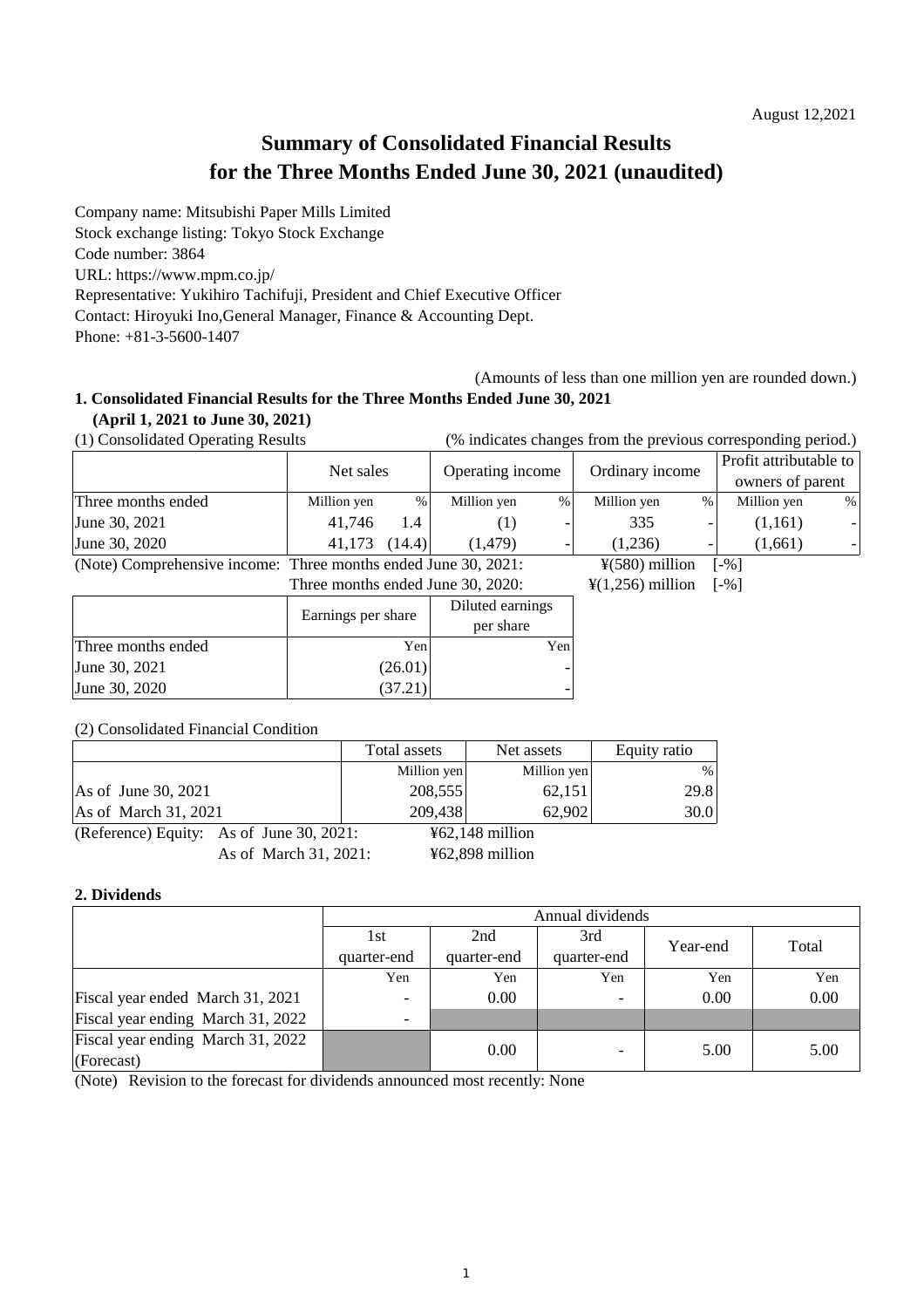#### **3. Consolidated Financial Results Forecast for the Fiscal Year Ending March 31, 2022 (April 1, 2021 to March 31, 2022)**

| Net sales |             | Operating income |             | Ordinary income          |             | Profit attributable to   |                  | Earnings                 |           |
|-----------|-------------|------------------|-------------|--------------------------|-------------|--------------------------|------------------|--------------------------|-----------|
|           |             |                  |             |                          |             |                          | owners of parent |                          | per share |
|           | Million yen | $\%$             | Million yen | $\%$                     | Million yen | %                        | Million yen      | $\%$                     | Yen       |
| Full year | 175,000     | 7.8              | 3,000       | $\overline{\phantom{0}}$ | 4.000       | $\overline{\phantom{0}}$ | 2.500            | $\overline{\phantom{0}}$ | 55.98     |

(% indicates changes from the previous corresponding period.)

(Note) Revision to the financial results forecast announced most recently: None

#### **\* Notes:**

(1) Changes in significant subsidiaries during the period under review (changes in specified subsidiaries resulting in changes in scope of consolidation): None New: - (Company name); Excluded: - (Company name)

(2) Accounting policies adopted specially for the preparation of quarterly consolidated financial statements: None

(3) Changes in accounting policies, changes in accounting estimates and retrospective restatement

| 1) Changes in accounting policies due to the revision of accounting standards: | Yes  |
|--------------------------------------------------------------------------------|------|
| 2) Changes in accounting policies other than 1) above:                         | None |
| 3) Changes in accounting estimates:                                            | Yes  |
| 4) Retrospective restatement:                                                  | None |

(4) Total number of issued shares (common shares)

1) Total number of issued shares at the end of the period (including treasury shares):

| June 30, 2021:  | 44,741,433 shares |
|-----------------|-------------------|
| March 31, 2021: | 44,741,433 shares |

2) Total number of treasury shares at the end of the period: June 30, 2021: 83,973 shares March 31, 2021: 83,756 shares

3) Average number of shares during the period:

| Three months ended June 30, 2021: | 44,657,546 shares |
|-----------------------------------|-------------------|
| Three months ended June 30, 2020: | 44,658,968 shares |

\* This quarterly financial results report is exempt from quarterly review by Certified Public Accountants or an Audit Firm.

\* Explanation of the proper use of financial results forecast and other notes

acquired by the Company and certain assumptions assessed to be reasonable. Actual results may differ significantly from these forecasts due to a wide range of factors. The earnings forecasts and other forward-looking statements herein are based on information currently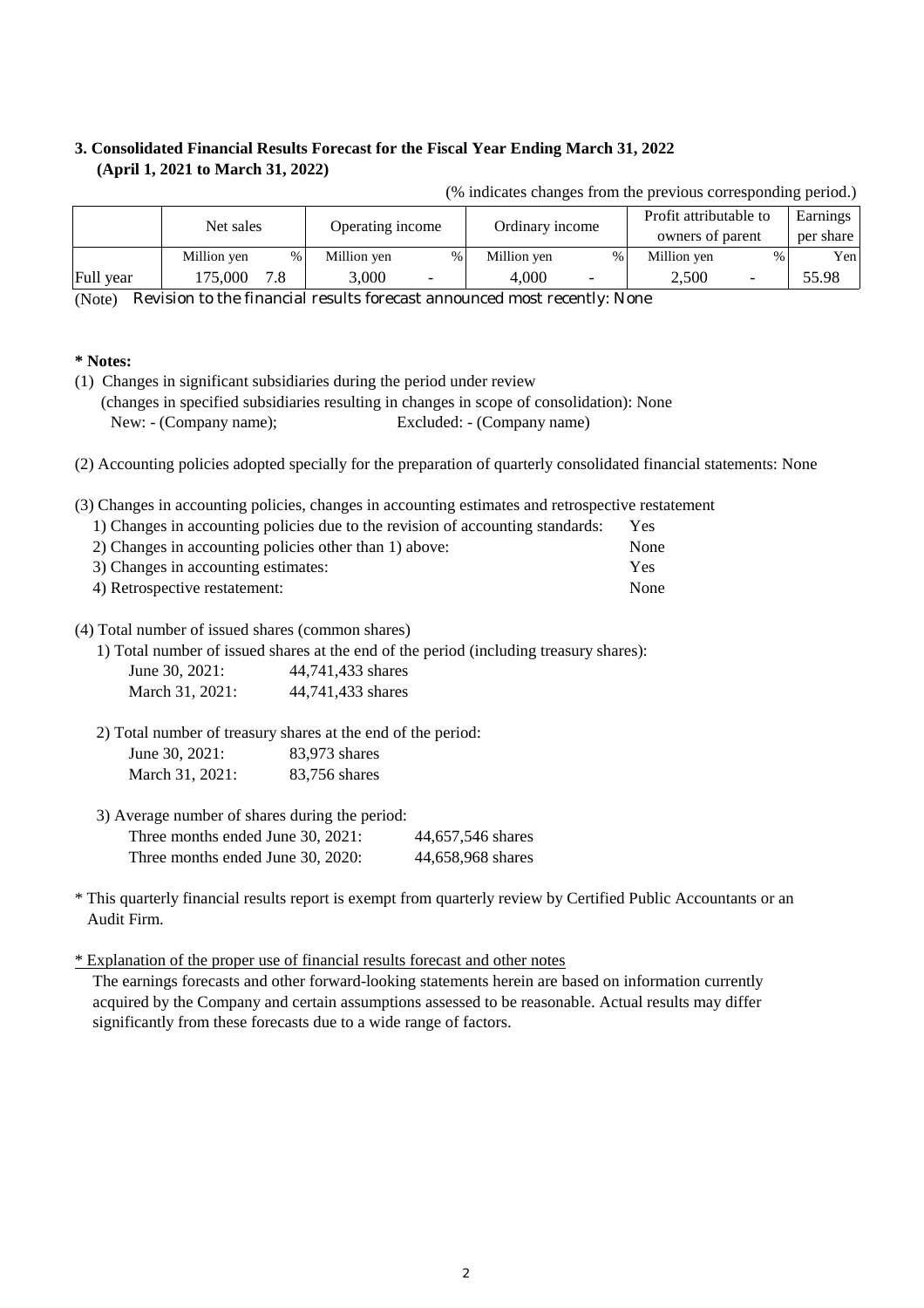#### Consolidated Financial Statements

(1) Consolidated Balance Sheets

|                                                               |                      | (Million yen)       |
|---------------------------------------------------------------|----------------------|---------------------|
|                                                               | As of March 31, 2021 | As of June 30, 2021 |
| Assets                                                        |                      |                     |
| <b>Current</b> assets                                         |                      |                     |
| Cash and deposits                                             | 15,701               | 9,342               |
| Notes and accounts receivable - trade                         | 28,797               |                     |
| Notes and accounts receivable - trade, and contract<br>assets |                      | 33,553              |
| Merchandise and finished goods                                | 23,433               | 23,928              |
| Work in process                                               | 6,758                | 6,846               |
| Raw materials and supplies                                    | 10,230               | 10,222              |
| Other                                                         | 4,123                | 5,085               |
| Allowance for doubtful accounts                               | (430)                | (427)               |
| Total current assets                                          | 88,614               | 88,552              |
| Non-current assets                                            |                      |                     |
| Property, plant and equipment                                 |                      |                     |
| Buildings and structures, net                                 | 22,814               | 22,483              |
| Machinery, equipment and vehicles, net                        | 41,137               | 40,057              |
| Land                                                          | 21,619               | 21,673              |
| Construction in progress                                      | 465                  | 1,418               |
| Other, net                                                    | 2,896                | 2.865               |
| Total property, plant and equipment                           | 88,934               | 88,499              |
| Intangible assets                                             |                      |                     |
| Other                                                         | 1,590                | 1.669               |
| Total intangible assets                                       | 1,590                | 1,669               |
| Investments and other assets                                  |                      |                     |
| Investment securities                                         | 20,231               | 20,401              |
| Other                                                         | 10,141               | 9,487               |
| Allowance for doubtful accounts                               | (74)                 | (55)                |
| Total investments and other assets                            | 30,298               | 29,833              |
| Total non-current assets                                      | 120,823              | 120,002             |
| <b>Total assets</b>                                           | 209,438              | 208,555             |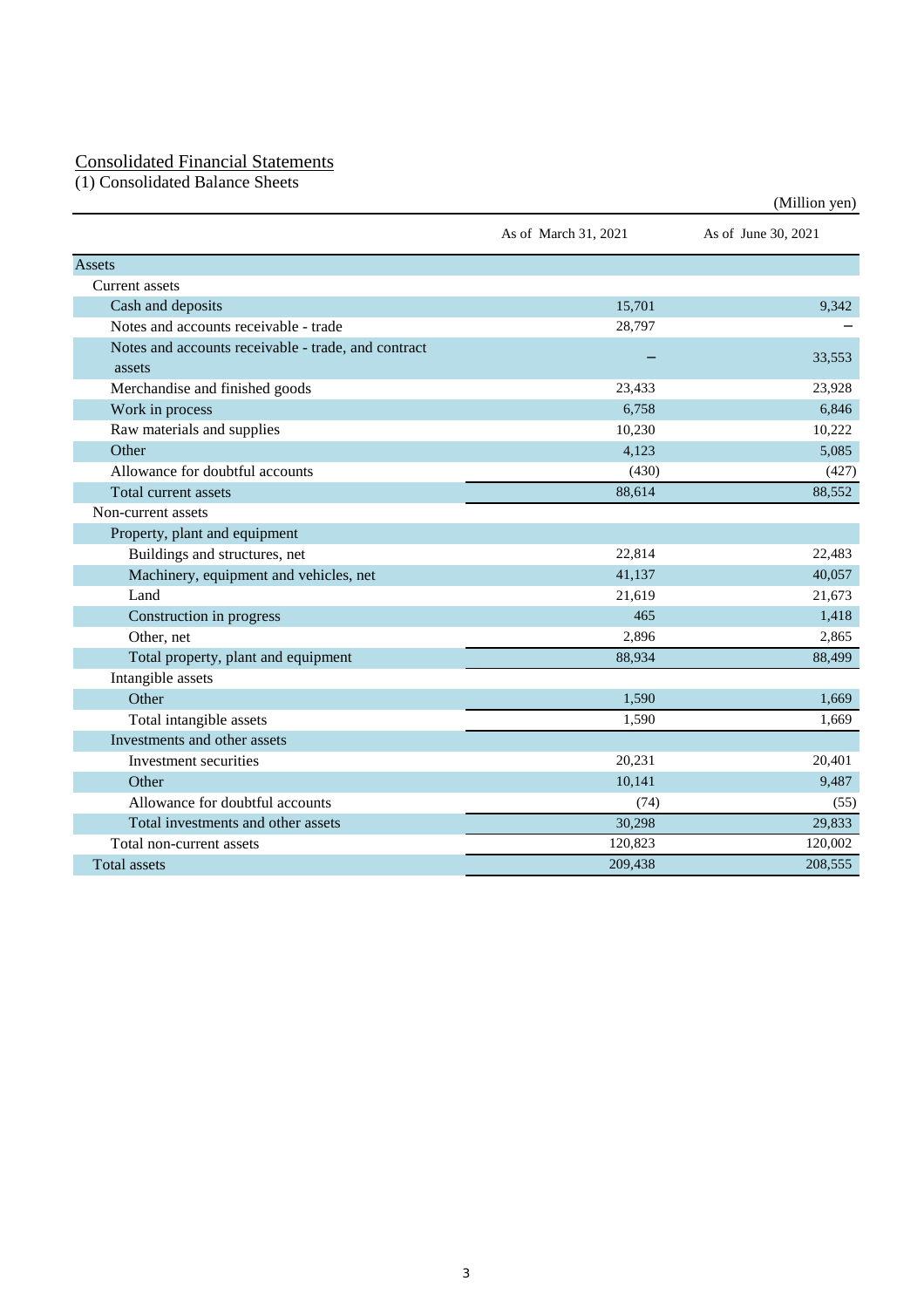|                                                       |                      | (Million yen)       |
|-------------------------------------------------------|----------------------|---------------------|
|                                                       | As of March 31, 2021 | As of June 30, 2021 |
| Liabilities                                           |                      |                     |
| <b>Current liabilities</b>                            |                      |                     |
| Notes and accounts payable - trade                    | 18,577               | 18,026              |
| Electronically recorded obligations                   | 3,137                | 3,281               |
| Short-term loans payable                              | 59,150               | 59,164              |
| Commercial paper                                      | 7,000                | 7,000               |
| Income taxes payable                                  | 361                  | 253                 |
| Other                                                 | 12,315               | 12,567              |
| Total current liabilities                             | 100,542              | 100,293             |
| Non-current liabilities                               |                      |                     |
| Long-term loans payable                               | 31,772               | 31,760              |
| Net defined benefit liability                         | 9,664                | 9,807               |
| Asset retirement obligations                          | 884                  | 884                 |
| Other                                                 | 3,671                | 3.657               |
| Total non-current liabilities                         | 45,993               | 46,109              |
| <b>Total liabilities</b>                              | 146,535              | 146,403             |
| Net assets                                            |                      |                     |
| Shareholders' equity                                  |                      |                     |
| Capital stock                                         | 36,561               | 36,561              |
| Capital surplus                                       | 8,555                | 6,488               |
| Retained earnings                                     | 10,967               | 11,704              |
| Treasury shares                                       | (152)                | (152)               |
| Total shareholders' equity                            | 55,932               | 54,601              |
| Accumulated other comprehensive income                |                      |                     |
| Valuation difference on available-for-sale securities | 3,942                | 4,365               |
| Foreign currency translation adjustment               | 910                  | 1,064               |
| Remeasurements of defined benefit plans               | 2,112                | 2,117               |
| Total accumulated other comprehensive income          | 6,965                | 7,546               |
| Non-controlling interests                             | $\overline{4}$       | 3                   |
| Total net assets                                      | 62,902               | 62,151              |
| Total liabilities and net assets                      | 209.438              | 208.555             |

 $\overline{4}$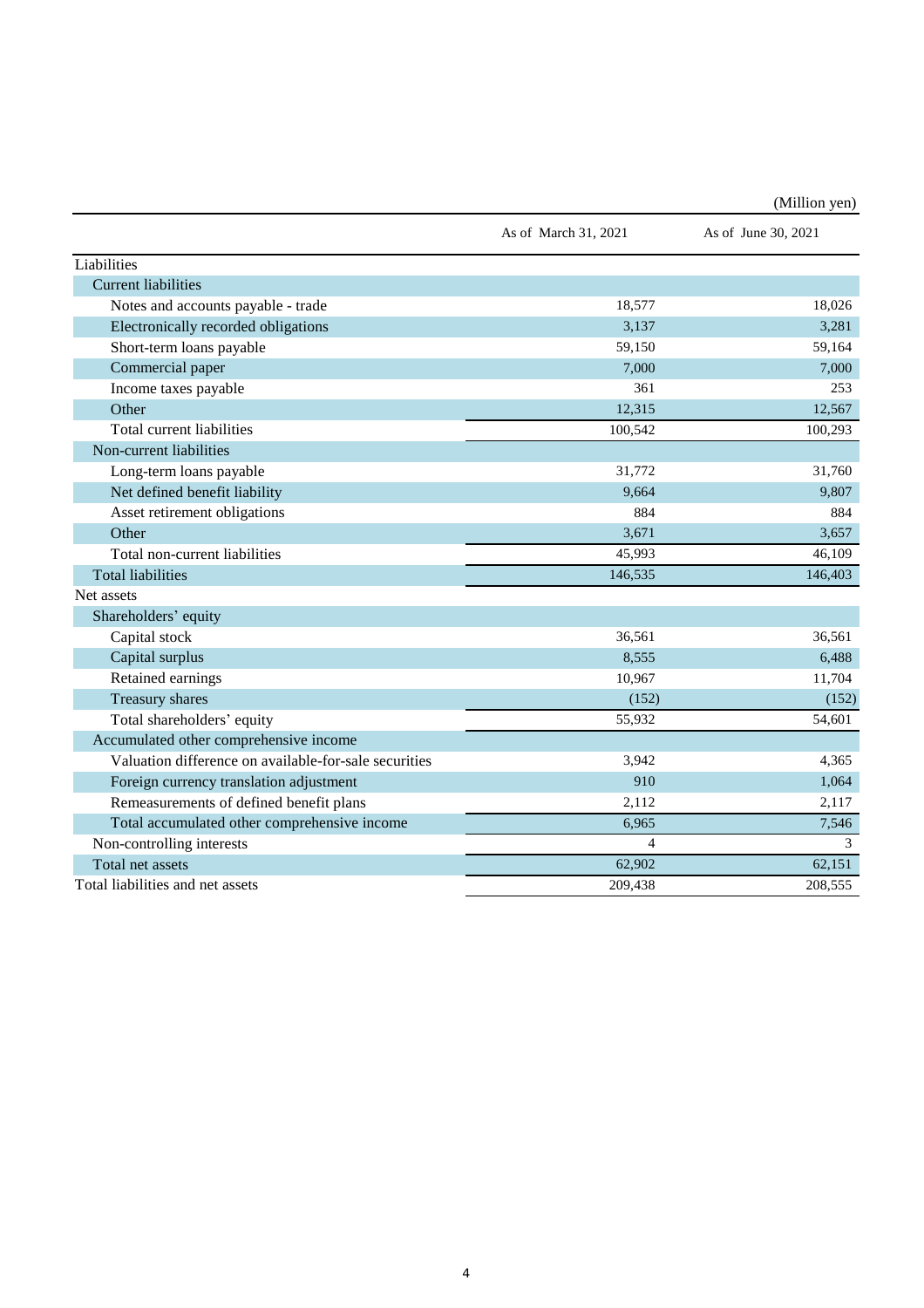### (2) Consolidated Statements of Income and Comprehensive Income Consolidated Statements of Income

Three Months Ended June 30

|                                                                  |                            | (Million yen)              |
|------------------------------------------------------------------|----------------------------|----------------------------|
|                                                                  | For the Three months ended | For the Three months ended |
|                                                                  | June 30,2020               | June 30,2021               |
| Net sales                                                        | 41,173                     | 41,746                     |
| Cost of sales                                                    | 36,498                     | 35,496                     |
| Gross profit                                                     | 4,674                      | 6,250                      |
| Selling, general and administrative expenses                     | 6,154                      | 6.251                      |
| <b>Operating loss</b>                                            | (1, 479)                   | (1)                        |
| Non-operating income                                             |                            |                            |
| Interest income                                                  | 9                          | 6                          |
| Dividend income                                                  | 262                        | 288                        |
| Share of profit of entities accounted for using equity<br>method | 189                        | 157                        |
| Foreign exchange gains                                           |                            | 39                         |
| Other                                                            | 82                         | 88                         |
| Total non-operating income                                       | 543                        | 580                        |
| Non-operating expenses                                           |                            |                            |
| Interest expenses                                                | 200                        | 154                        |
| Foreign exchange losses                                          | 41                         |                            |
| Other                                                            | 59                         | 89                         |
| Total non-operating expenses                                     | 300                        | 243                        |
| Ordinary income(loss)                                            | (1,236)                    | 335                        |
| Extraordinary income                                             |                            |                            |
| Gain on disposal of non-current assets                           | $\overline{7}$             | $\mathbf{1}$               |
| Other                                                            | $\boldsymbol{0}$           | $\mathbf{0}$               |
| Total extraordinary income                                       | $\overline{7}$             | $\mathbf{1}$               |
| <b>Extraordinary losses</b>                                      |                            |                            |
| Loss on disposal of non-current assets                           | 201                        | 126                        |
| Loss on valuation of investment securities                       |                            | 646                        |
| Other                                                            | 28                         | 240                        |
| Total extraordinary losses                                       | 229                        | 1,013                      |
| loss before income taxes                                         | (1, 459)                   | (677)                      |
| Income taxes                                                     | 202                        | 484                        |
| loss                                                             | (1,661)                    | (1,161)                    |
| Profit attributable to non-controlling interests                 | $\mathbf{0}$               | $\theta$                   |
| loss attributable to owners of parent                            | (1,661)                    | (1,161)                    |